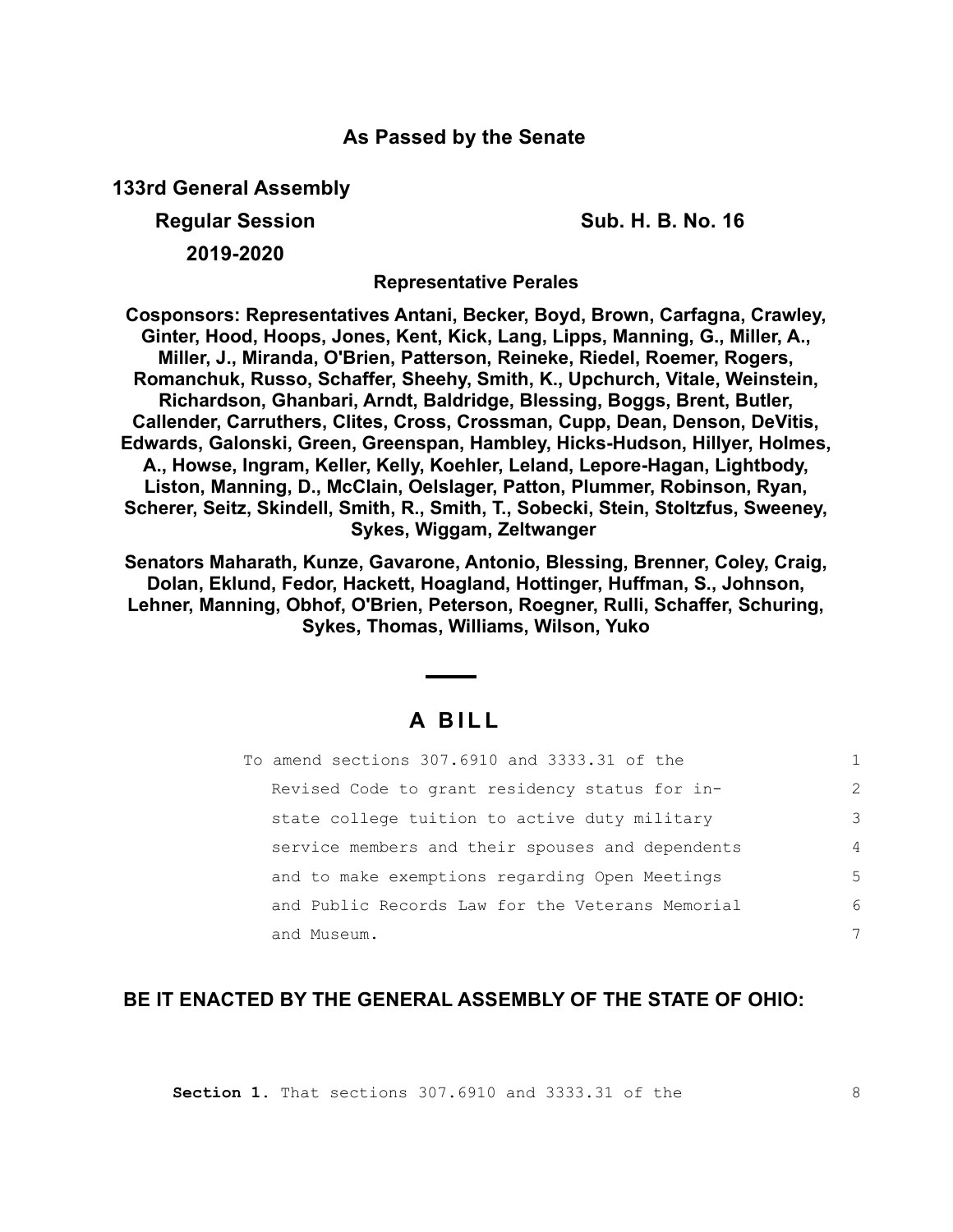Revised Code be amended to read as follows: **Sec. 307.6910.** (A) A new nonprofit corporation shall be organized under the laws of this state for the purpose of operating a veterans memorial and museum to be located within the city of Columbus at the site described in division (B) of this section. (B) The site of the veterans memorial and museum, shall be constructed on the following parcel of real property owned in fee simple by the board of county commissioners of Franklin county: That property located at 300 West Broad Street, Columbus, Ohio, generally lying north of Broad Street, south of the rightof-way line of Norfolk and Southern Railway, west of the Scioto River and its floodwall, and east of the east line of Belle 9 10 11 12 13 14 15 16 17 18 19 20 21 22

Street if the same extended north of Broad Street to the railroad right-of-way. 23  $24$ 

(C) The bylaws of the new nonprofit corporation shall provide for the board of directors to consist of a minimum of fifteen members. The appointments to the board of directors shall be made in accordance with the articles of incorporation and bylaws of the nonprofit corporation. All appointments to the board of directors shall satisfy any qualifications set forth in the nonprofit corporation's bylaws. The appointments to the board of directors shall be made as follows: 25 26 27 28 29 30 31 32

(1) The board of county commissioners of Franklin county shall appoint five members.

(2) The articles of incorporation shall provide for the remaining appointments. 35 36

(D) The bylaws of the new nonprofit corporation shall

33 34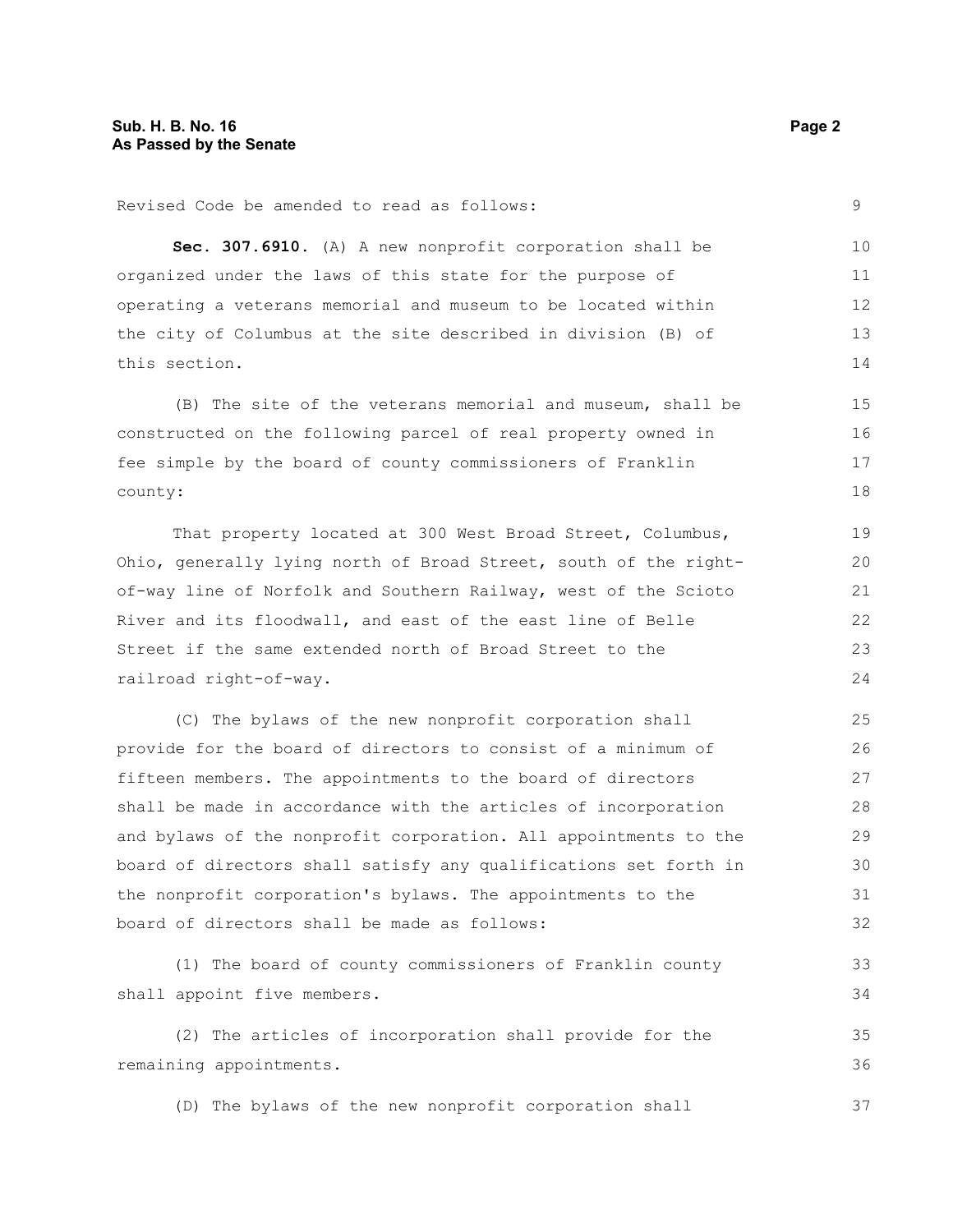provide for a national veterans advisory committee to consist of veterans and family members of veterans. Appointments to the national veterans advisory committee shall be made in accordance with the bylaws of the nonprofit corporation. 38 39 40 41

(E) All Notwithstanding any other provision of the Revised Code, meetings and records of the board of directors of the new nonprofit corporation shall be conducted and maintained inaccordance with the sunshine laws of this state, including, butnot limited to, sections are not subject to section 121.22 and 149.43 of the Revised Code, and records of the board and of the corporation are not public records under section 149.43 of the Revised Code. 42 43 44 45 46 47 48 49

(F) The board of county commissioners of Franklin county may lease the site described in division (B) of this section together with any adjacent property, without engaging in competitive bidding, to an Ohio nonprofit corporation for the construction, development, and operation of the veterans memorial and museum. A board of county commissioners may appropriate funds to either the nonprofit corporation established as provided in this section or the nonprofit corporation with which the county has leased the property for permanent improvements and operating expenses of the veterans memorial and museum. 50 51 52 53 54 55 56 57 58 59 60

**Sec. 3333.31.** (A) For state subsidy and tuition surcharge purposes, status as a resident of Ohio shall be defined by the chancellor of higher education by rule promulgated pursuant to Chapter 119. of the Revised Code. No adjudication as to the status of any person under such rule, however, shall be required to be made pursuant to Chapter 119. of the Revised Code. The term "resident" for these purposes shall not be equated with the 61 62 63 64 65 66 67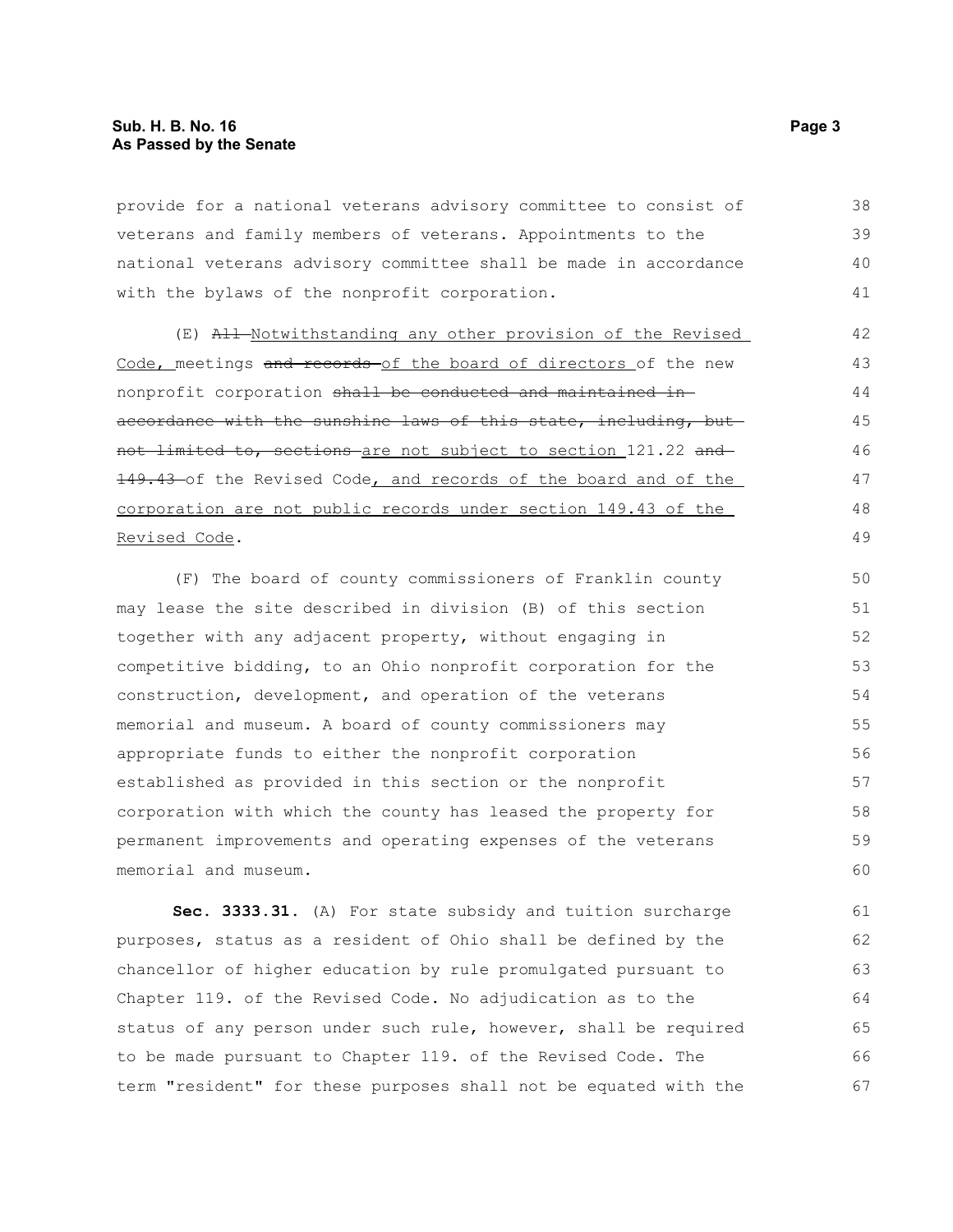## **Sub. H. B. No. 16 Page 4 As Passed by the Senate**

| laws of this state and other states, and shall not carry with it                 | 69 |
|----------------------------------------------------------------------------------|----|
| any of the legal connotations appurtenant thereto. Rather,                       | 70 |
| except as provided in divisions (B), (C), <u>(D), a</u> nd <del>(E)</del> (F) of | 71 |
| this section, for such purposes, the rule promulgated under this                 | 72 |
| section shall have the objective of excluding from treatment as                  | 73 |
| residents those who are present in the state primarily for the                   | 74 |
| purpose of attending a state-supported or state-assisted                         | 75 |
| institution of higher education, and may prescribe presumptive                   | 76 |
| rules, rebuttable or conclusive, as to such purpose based upon                   | 77 |
| the source or sources of support of the student, residence prior                 | 78 |
| to first enrollment, evidence of intention to remain in the                      | 79 |
| state after completion of studies, or such other factors as the                  | 80 |
| chancellor deems relevant.                                                       | 81 |
| (B) The rules of the chancellor for determining student                          | 82 |
| residency shall grant residency status to a veteran and to the                   | 83 |
| veteran's spouse and any dependent of the veteran, if both of                    | 84 |
| the following conditions are met:                                                | 85 |
|                                                                                  |    |
| (1) The veteran either:                                                          | 86 |
| (a) Served one or more years on active military duty and                         | 87 |
| was honorably discharged or received a medical discharge that                    | 88 |
| was related to the military service;                                             | 89 |
| (b) Was killed while serving on active military duty or                          | 90 |
|                                                                                  |    |
| has been declared to be missing in action or a prisoner of war.                  | 91 |
| (2) If the veteran seeks residency status for tuition                            | 92 |
| surcharge purposes, the veteran has established domicile in this                 | 93 |
| state as of the first day of a term of enrollment in an                          | 94 |
|                                                                                  |    |

definition of that term as it is employed elsewhere under the

institution of higher education. If the spouse or a dependent of the veteran seeks residency status for tuition surcharge 95 96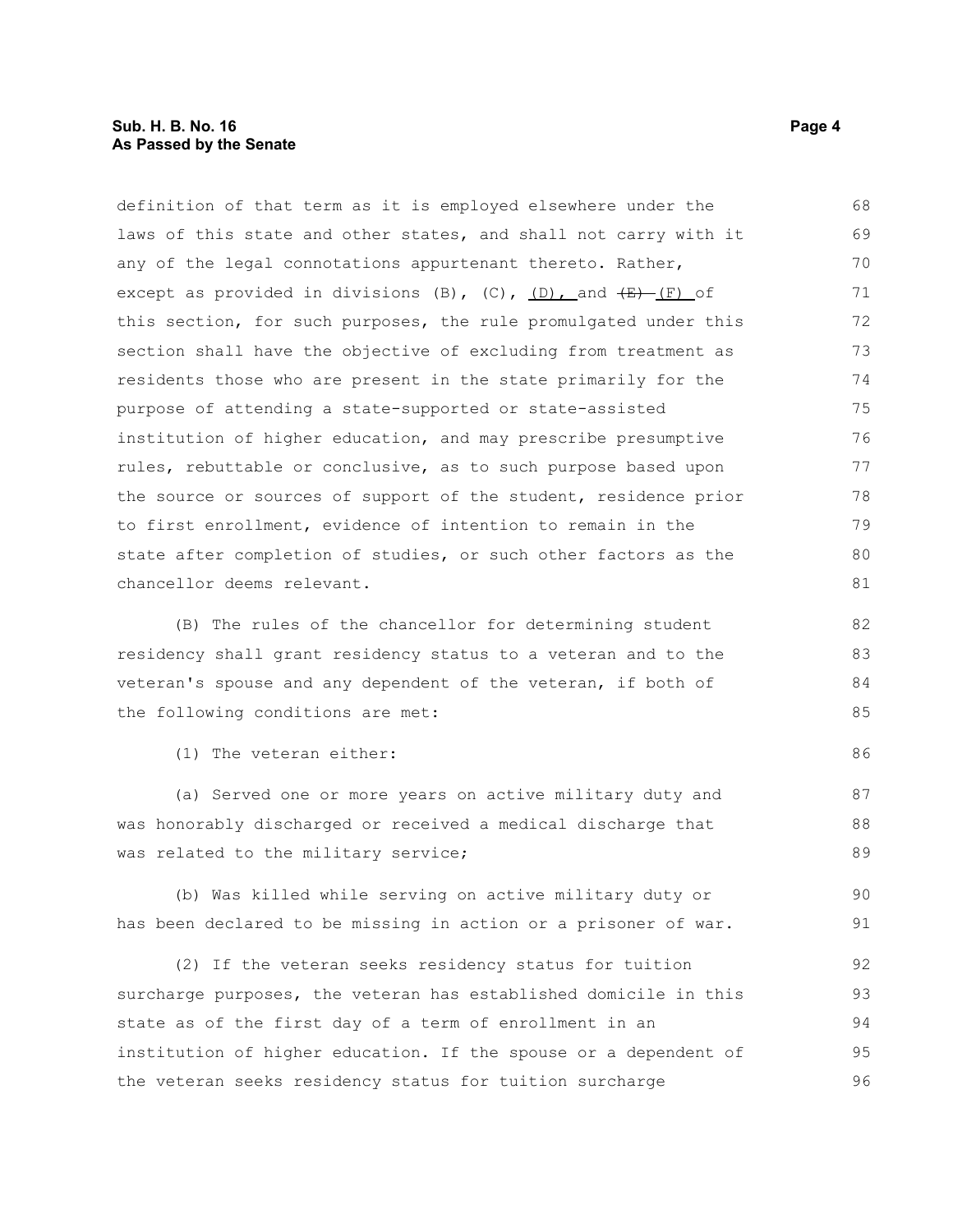#### **Sub. H. B. No. 16 Page 5 As Passed by the Senate**

purposes, the veteran and the spouse or dependent seeking residency status have established domicile in this state as of the first day of a term of enrollment in an institution of higher education, except that if the veteran was killed while serving on active military duty, has been declared to be missing in action or a prisoner of war, or is deceased after discharge, only the spouse or dependent seeking residency status shall be required to have established domicile in accordance with this division. 97 98 99 100 101 102 103 104 105

(C) The rules of the chancellor for determining student residency shall grant residency status to both of the following: 106 107

(1) A veteran who is the recipient of federal veterans' benefits under the "All-Volunteer Force Educational Assistance Program," 38 U.S.C. 3001 et seq., or "Post-9/11 Veterans Educational Assistance Program," 38 U.S.C. 3301 et seq., or any successor program, if the veteran meets all of the following criteria: 108 109 110 111 112 113

(a) The veteran served at least ninety days on active duty. 114 115

(b) The veteran enrolls in a state institution of higher education, as defined in section 3345.011 of the Revised Code. 116 117

(c) The veteran lives in the state as of the first day of a term of enrollment in the state institution of higher education. 118 119 120

(2) A person who is the recipient of the federal Marine Gunnery Sergeant John David Fry scholarship or transferred federal veterans' benefits under any of the programs described in division (C)(1) of this section, if the person meets both of the following criteria: 121 122 123 124 125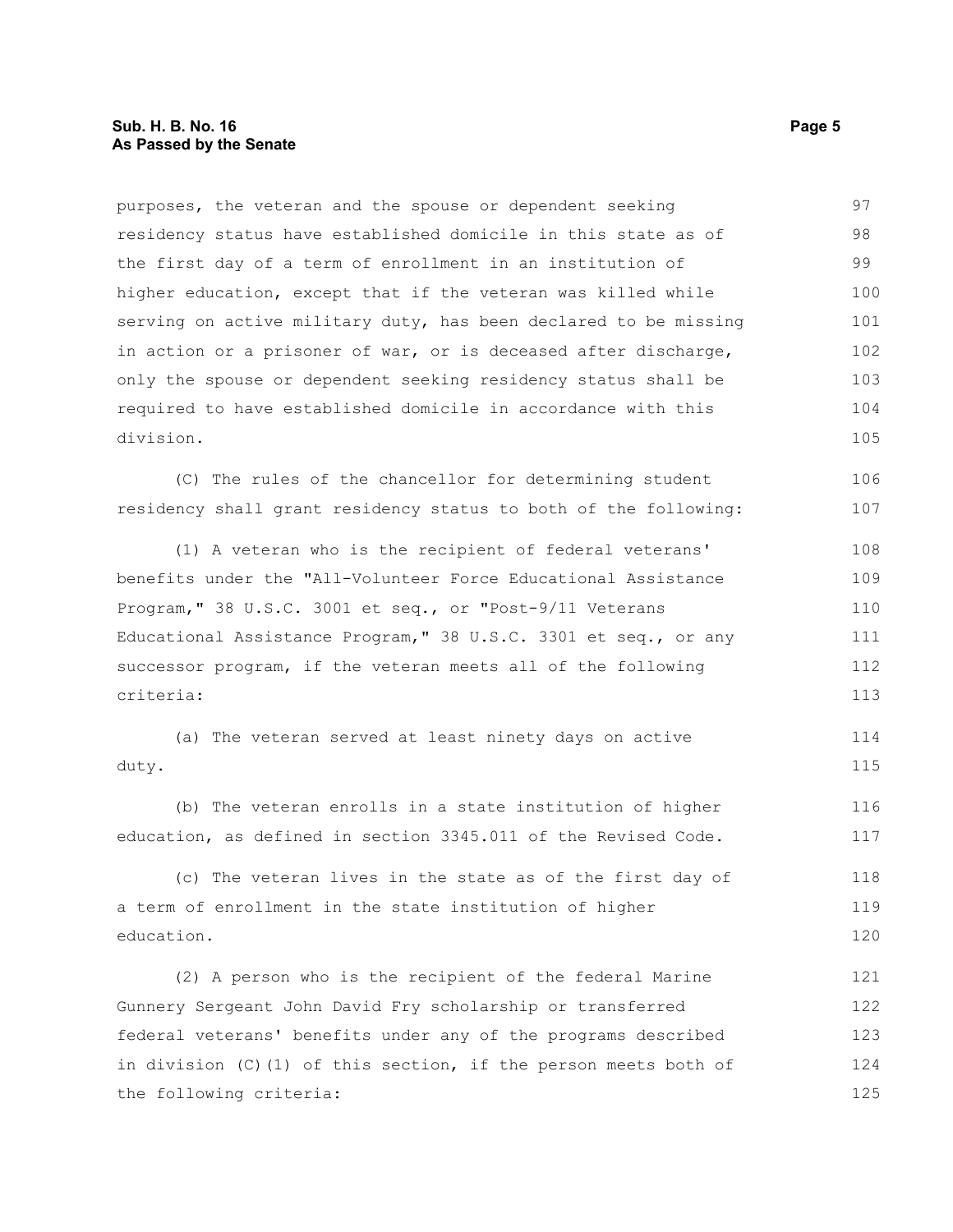(a) The person enrolls in a state institution of higher education. 126 127

(b) The person lives in the state as of the first day of a term of enrollment in the state institution of higher education.

In order for a person using transferred federal veterans' benefits to qualify under division (C)(2) of this section, the veteran who transferred the benefits must have served at least ninety days on active duty or the service member who transferred the benefits must be on active duty. 130 131 132 133 134

(D) The rules of the chancellor for determining student residency shall grant residency status to a service member who is on active duty and to the service member's spouse and any dependent of the service member while the service member is on active duty in the active, reserve, or national quard components of the uniformed services. In order to qualify under division (D) of this section, the rules shall require the student seeking in-state tuition rates to live in the state as of the first day of a term of enrollment in the state institution of higher education, but shall not require the service member or the service member's spouse or dependent to establish domicile in this state as of the first day of a term of enrollment in an institution of higher education. 135 136 137 138 139 140 141 142 143 144 145 146 147

(E) The rules of the chancellor for determining student residency shall not deny residency status to a student who is either a dependent child of a parent, or the spouse of a person who, as of the first day of a term of enrollment in an institution of higher education, has accepted full-time employment and established domicile in this state for reasons other than gaining the benefit of favorable tuition rates. 148 149 150 151 152 153 154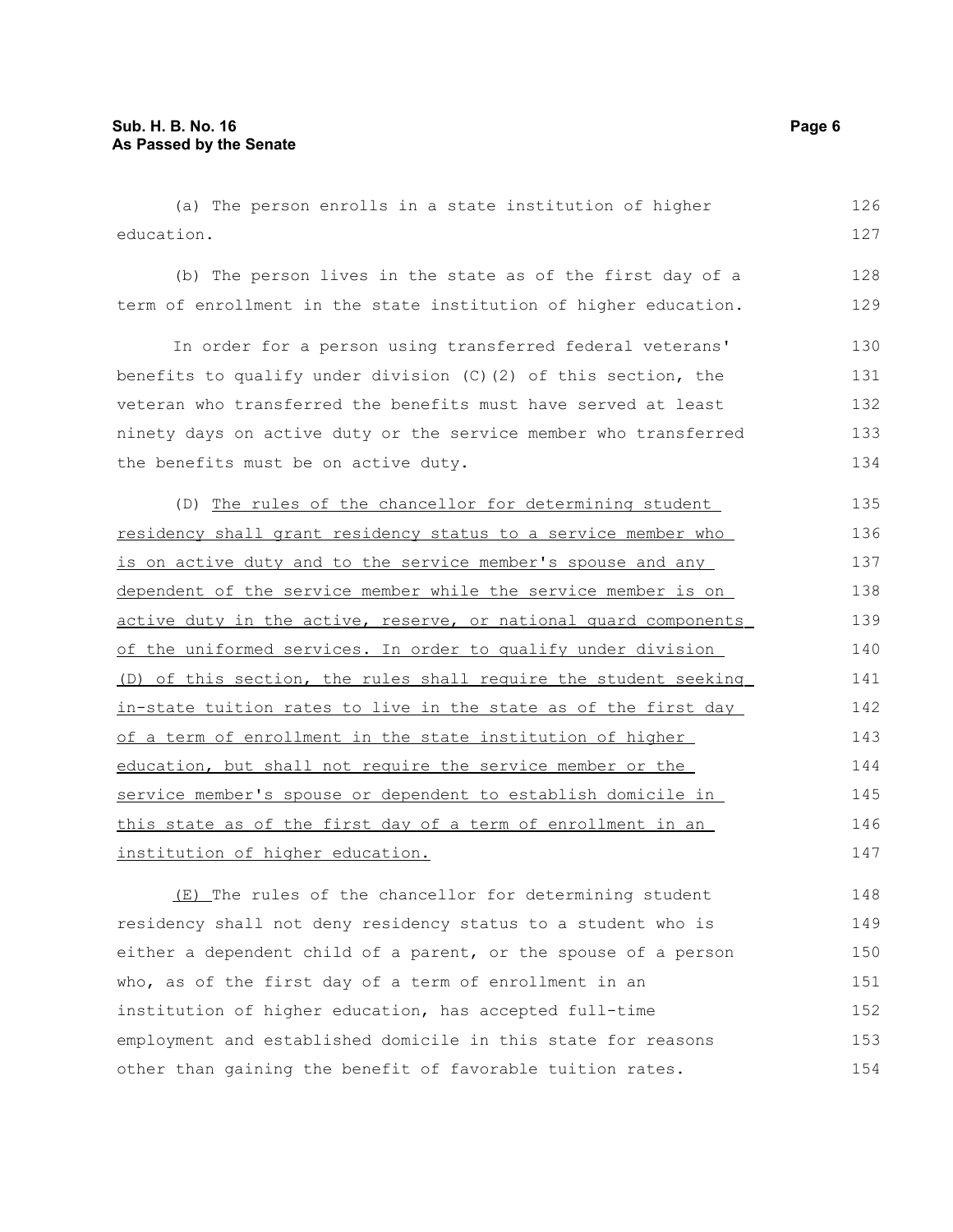#### **Sub. H. B. No. 16 Page 7 As Passed by the Senate**

Documentation of full-time employment and domicile shall include both of the following documents: 155 156

(1) A sworn statement from the employer or the employer's representative on the letterhead of the employer or the employer's representative certifying that the parent or spouse of the student is employed full-time in Ohio; 157 158 159 160

(2) A copy of the lease under which the parent or spouse is the lessee and occupant of rented residential property in the state, a copy of the closing statement on residential real property of which the parent or spouse is the owner and occupant in this state or, if the parent or spouse is not the lessee or owner of the residence in which the parent or spouse has established domicile, a letter from the owner of the residence certifying that the parent or spouse resides at that residence. 161 162 163 164 165 166 167 168

Residency officers may also evaluate, in accordance with the chancellor's rule, requests for immediate residency status from dependent students whose parents are not living and whose domicile follows that of a legal guardian who has accepted full-time employment and established domicile in 172 the state for reasons other than gaining the benefit of favorable tuition rates. 169 170 171 173 174

 $(E)$ (F)(1) The rules of the chancellor for determining student residency shall grant residency status to a person who, while a resident of this state for state subsidy and tuition surcharge purposes, graduated from a high school in this state or completed the final year of instruction at home as authorized under section 3321.04 of the Revised Code, if the person enrolls in an institution of higher education and establishes domicile in this state, regardless of the student's residence prior to that enrollment. 175 176 177 178 179 180 181 182 183